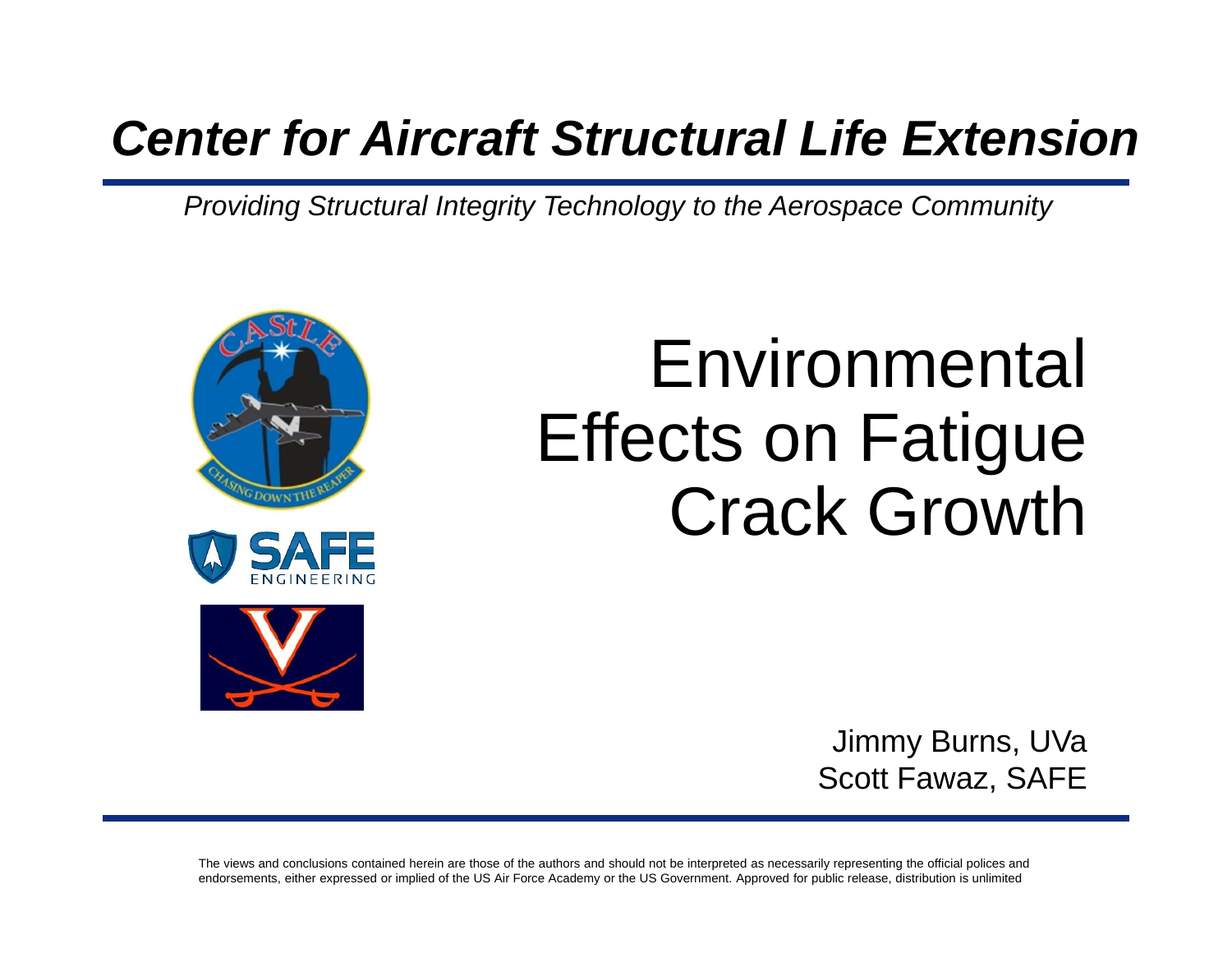

- This research is funded by the OSD Corrosion Policy and Oversight Office, OuSD AT&(L) (FA7000-11-2-0011)
- Mr. Dan Dunmire, Director, OSD-CPO
- Mr. Rich Hays, Deputy Director, OSD-CPO
- Dr. Greg Shoales, Director, CAStLE, USAFA

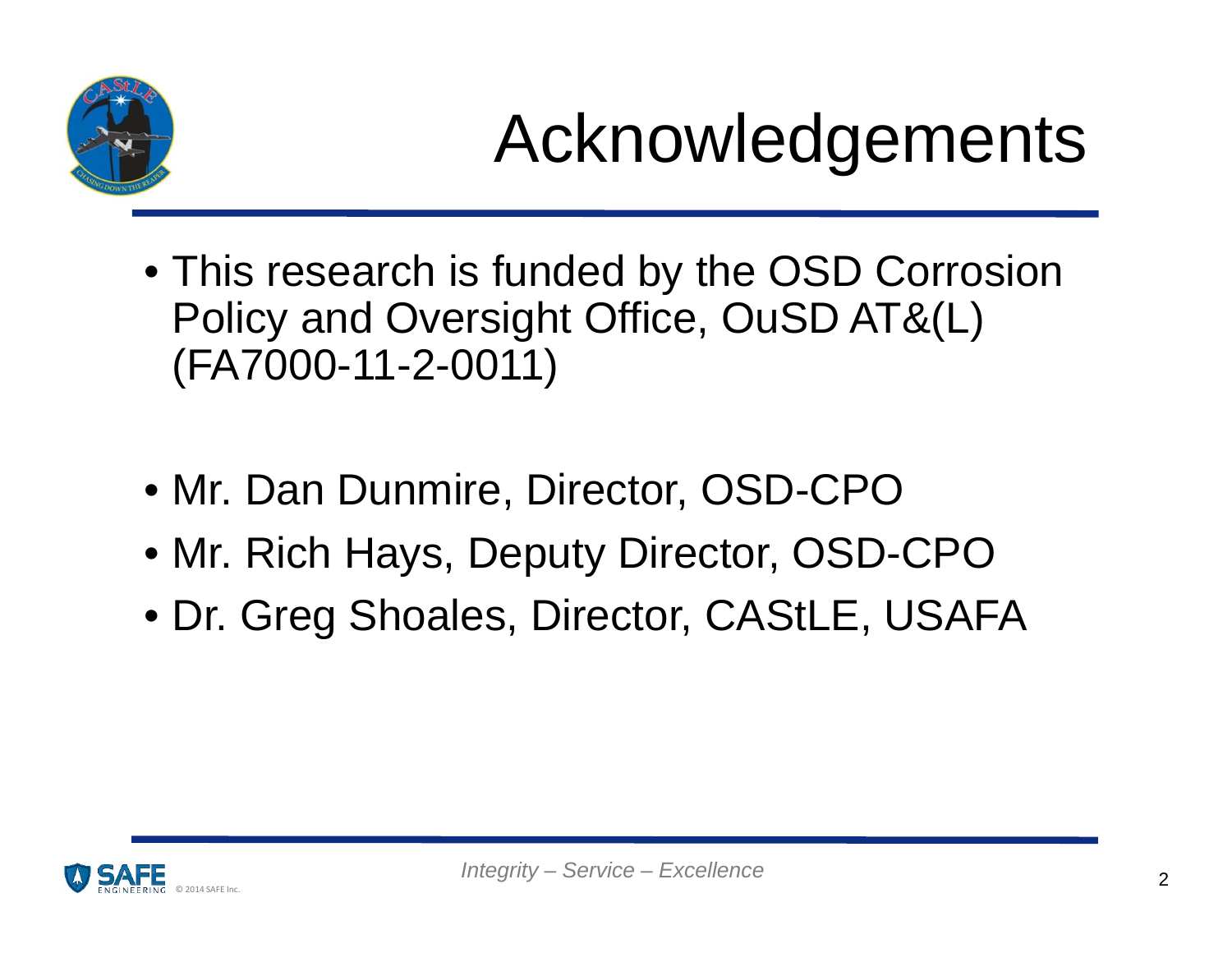

# **Outline**

- Relevance
- Background
- Flight Environment
- Fatigue Resistance
- Hydrogen Embrittlement
- Preliminary Results
- Next Steps

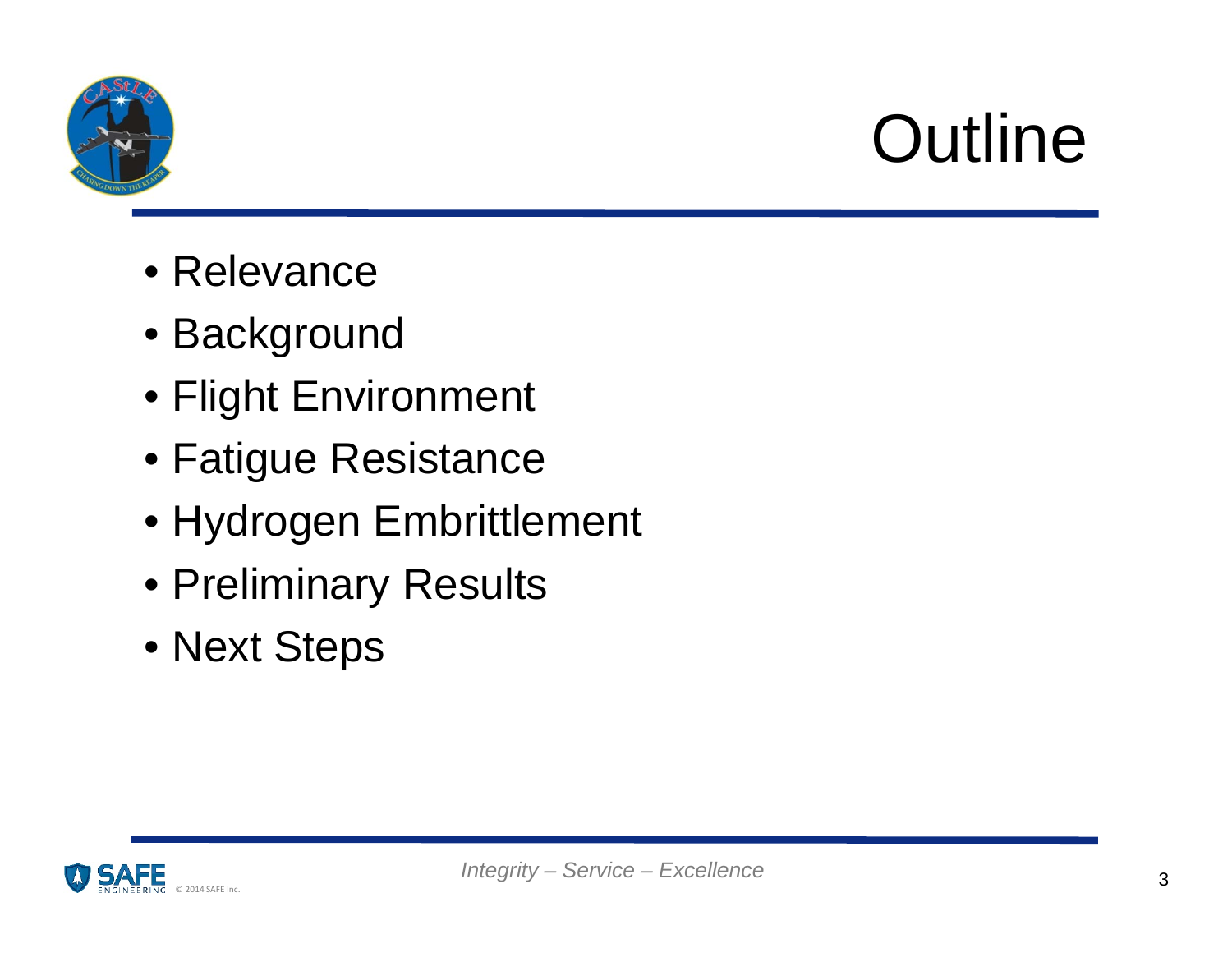

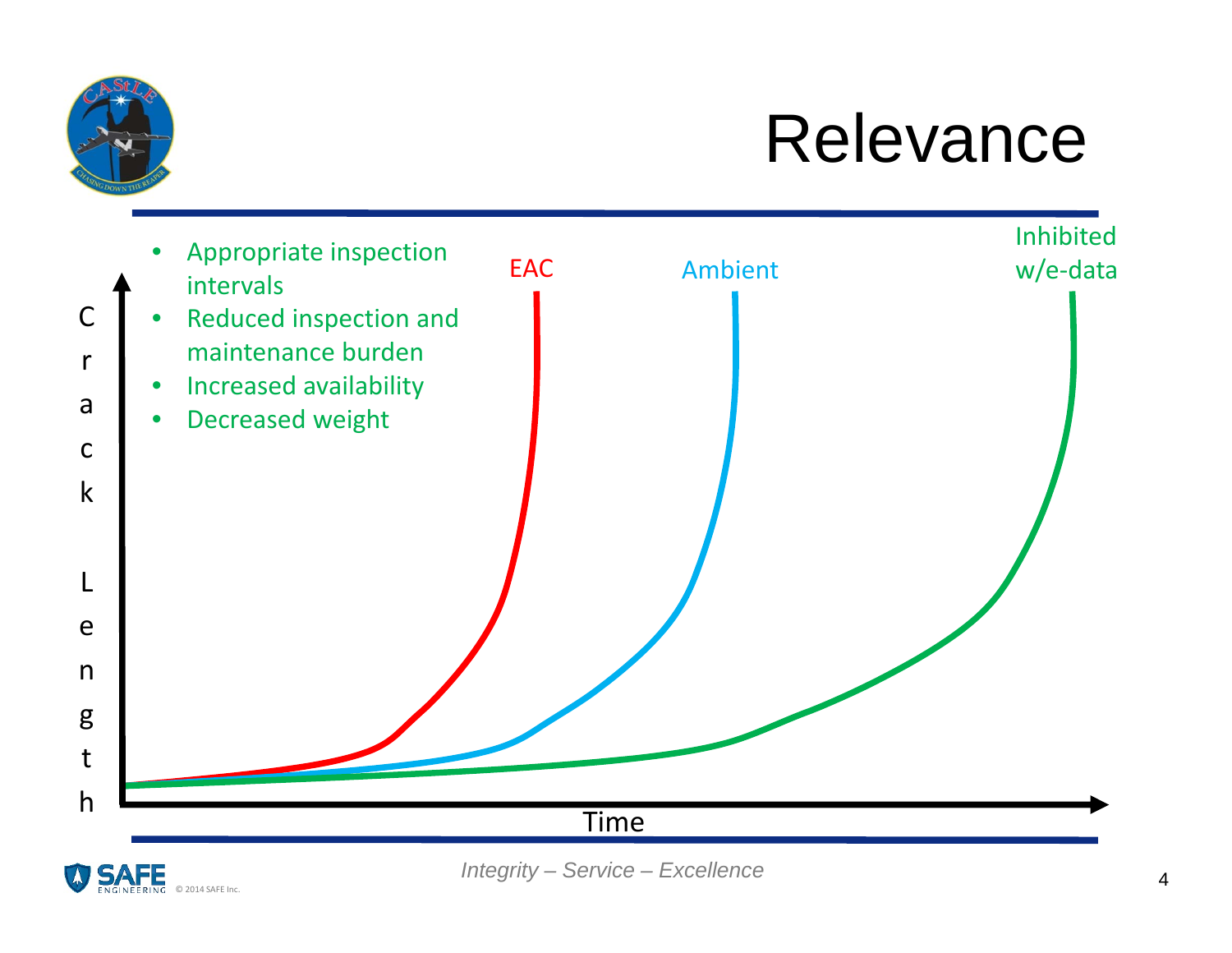

# Background

- How does the environment affect crack growth
	- $\circ$  Develop a robust database of crack growth rate data as a function of exposure  $(P_{H20}/f)$
	- $\circ$  Understand the environmental fatigue process
- Can we slow the corrosion fatigue rate?
	- $\circ$  Standard test protocol for inhibitor evaluation
	- $\circ$  Effect of chromate on crack growth rate
	- $\circ$  Effect of ionic inhibitors on crack growth rate
	- $\circ$  Inhibitor leaching behavior
- Update life prediction software to
	- $\circ$  Use appropriate rate data for given mission segment
	- $\circ$  Track damage accumulation by segment
	- $\circ$  Include new stress intensity factor solutions

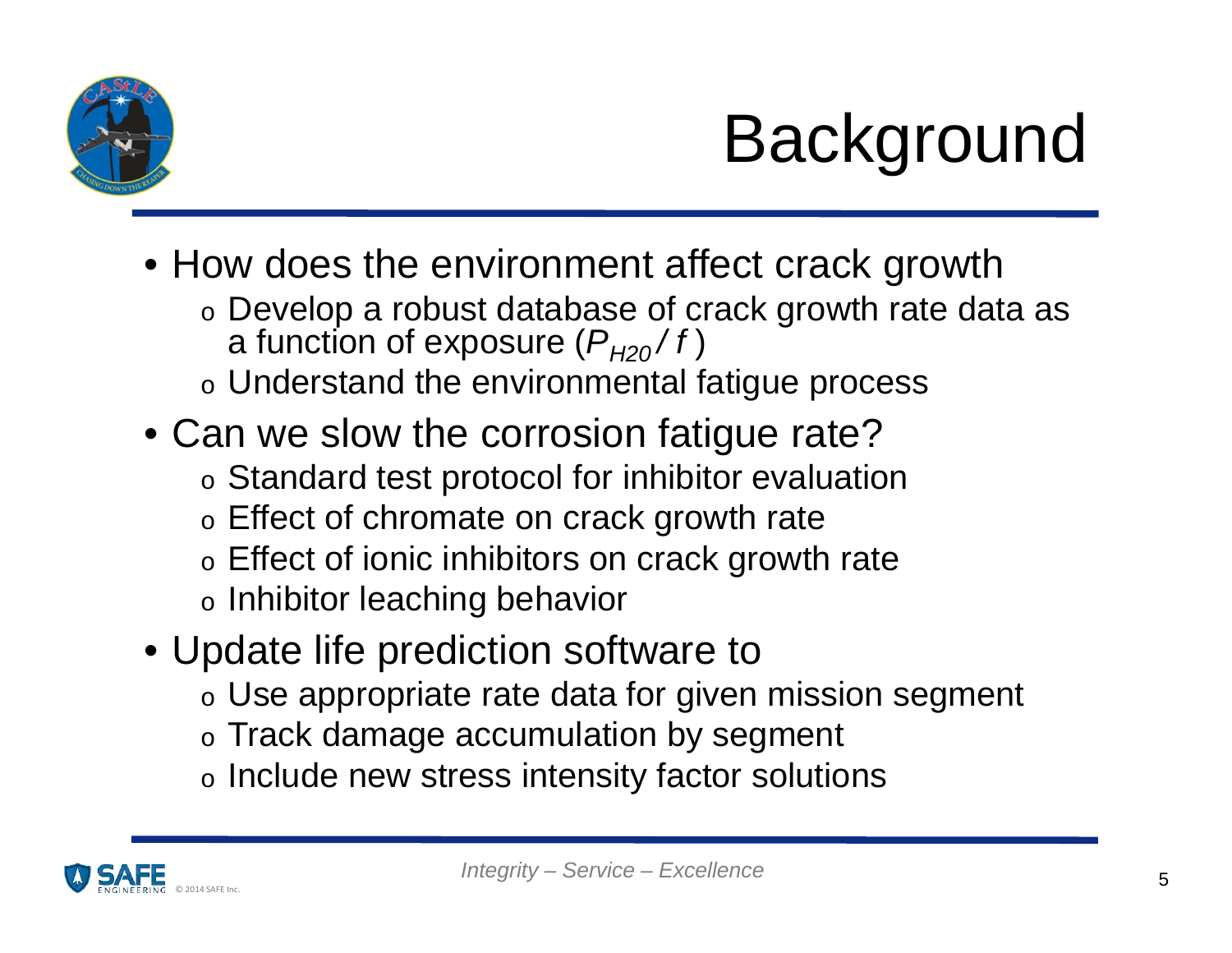

# Flight Environment



#### **Primary Loading**

- •Aggressive Maneuvers
- •**<sup>≈</sup>30,000 ft <sup>=</sup> ‐44°C**
- • $f = 0.005 - 0.2$  Hz
- •*Aicher, 1976; Aronstein, 1997*



#### **Fuselage Loads**

- •Pressurization
- •**8,000‐50,000 ft ‐5 to ‐57°C**
- •*f* <sup>=</sup> 0.00003‐0.001 Hz
- •*Hunt; Wanhill, 2001*

#### **Wing Loads**

- •Taxi/Take‐off/Landing
- •**Wind Gusts**
- • **40% >10,000 ft; Thus <sup>&</sup>lt; ‐5°C**
	- *f* <sup>=</sup> 0.1‐10 Hz
- •*Jorge, 1979*
- •Fuselage/Control Surfaces
- •**0‐50,000ft; Thus 0‐60°C**
- •*f* <sup>=</sup> 0.0003‐30 Hz

**Aerodynamic Loads**



•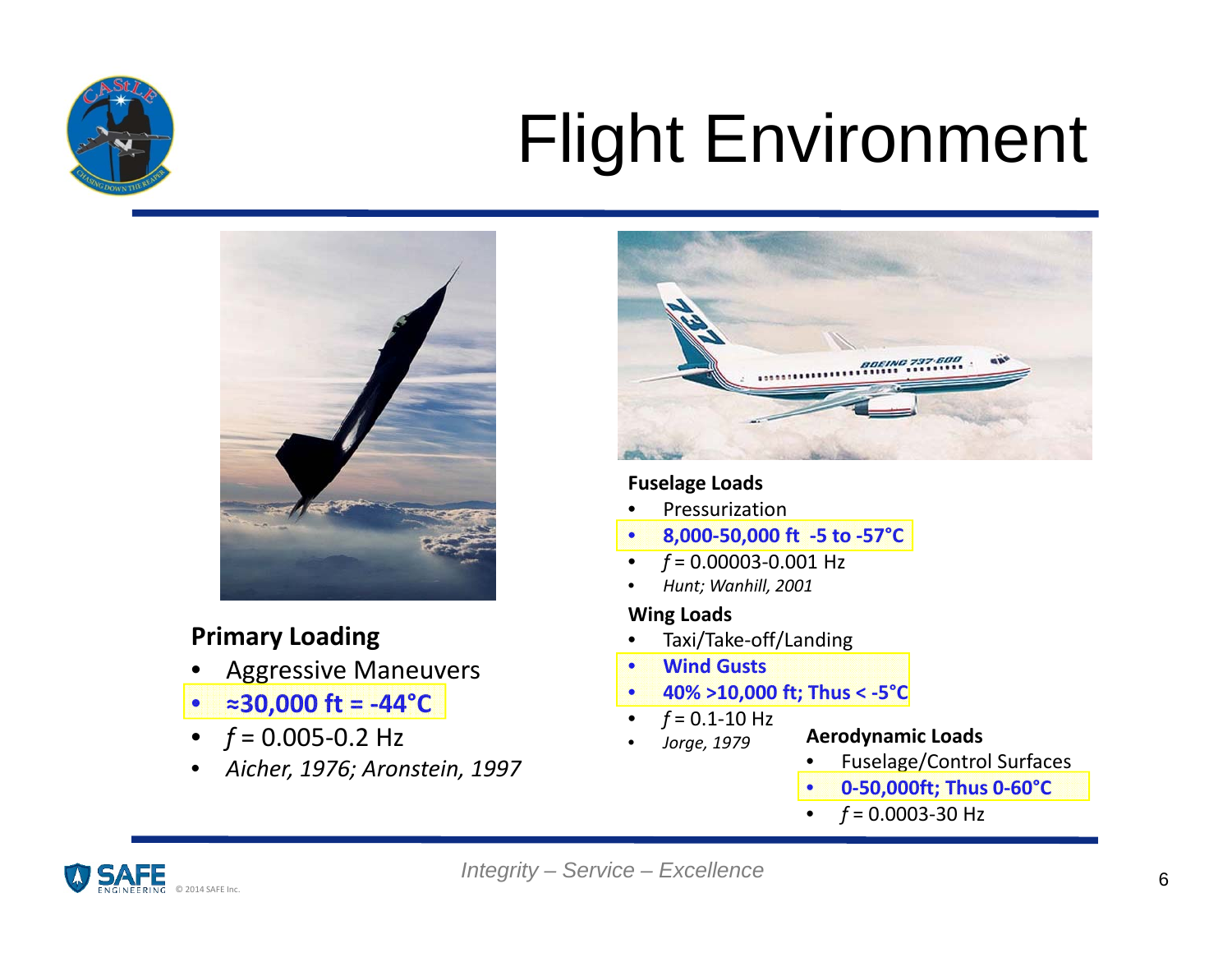

# Fatigue Resistance at Low *T* and  $P_{H2O}$

| $10^0$                      | 7075-T651<br><b>CT</b>                    |                                                 | <b>Altitude</b><br>(f <sup>t</sup> ) | $({}^{\circ}{\rm C})$       | $P_{H2O(\text{-ICE})}$<br>(Pa) |
|-----------------------------|-------------------------------------------|-------------------------------------------------|--------------------------------------|-----------------------------|--------------------------------|
| $10^{-1}$<br>$10^{-2}$ -    | Constant $K_{\text{max}}$<br>23C 120 Pa s | $\theta$                                        | 15                                   | $\approx$ 1,500<br>@85%RH   |                                |
| da/dN (um/cycle)<br>$103$ + |                                           | 5,000                                           | 5                                    | $\approx 750$<br>$@85\%$ RH |                                |
|                             |                                           | 52C, 0.13 Pa s<br>-93C, 3x10 <sup>-4</sup> Pa-s | 10,000                               | $-5$                        | 402                            |
|                             |                                           | 23C 0.13 Pa-s                                   | 15,000                               | $-14$                       | 181                            |
| $10^{-4}$                   |                                           | 23C, 3x10 <sup>4</sup> Pa-s                     | 20,000                               | $-24$                       | 70                             |
|                             |                                           |                                                 | 25,000                               | $-34$                       | 25                             |
|                             | $\Delta K(MPa\sqrt{m})$                   | 10                                              | 30,000                               | -44                         |                                |
|                             |                                           |                                                 | 35,000                               | $-54$                       | $\overline{2}$                 |
|                             | Characterize the effect of $P_{H2O}$      | $40,000 -$                                      | 57                                   |                             |                                |

 $\bullet$  **Increase understanding of the governing mechanisms**

**on fatigue crack propagation**



60,000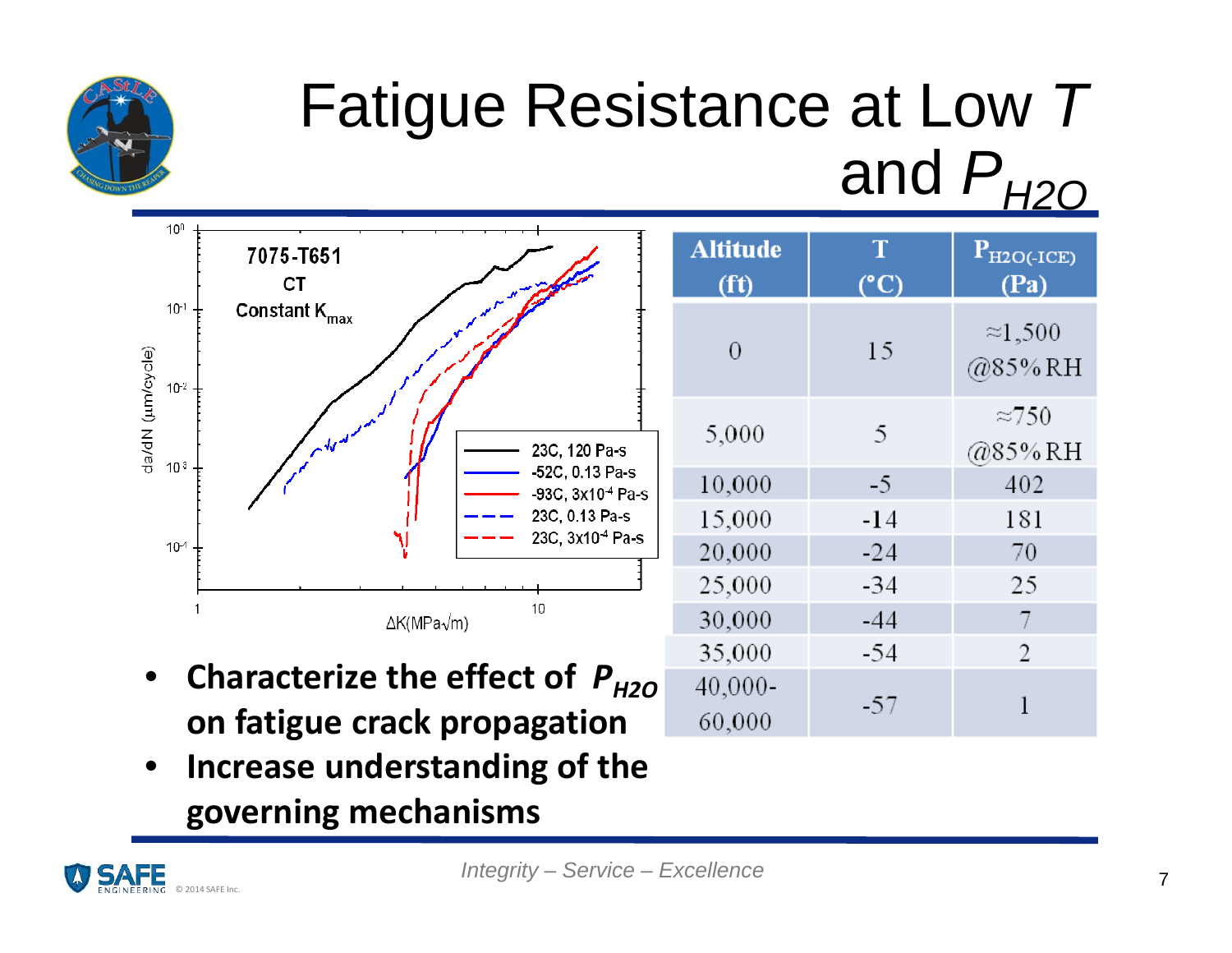

### Fatigue Resistance is Increased at Low *T* and  $P_{H2O}$



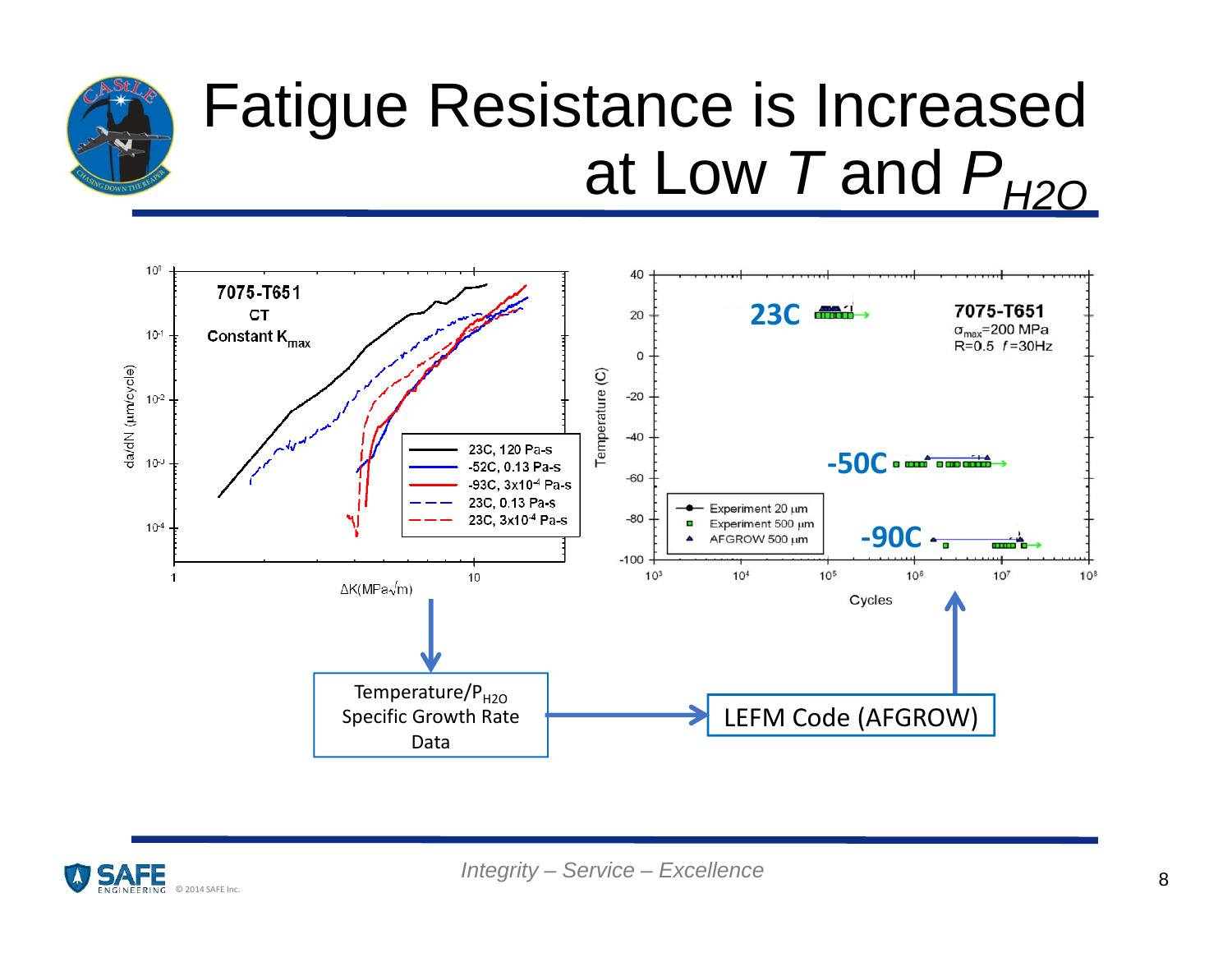

### Hydrogen Environment Embrittlement Process

#### **23C HUMID**



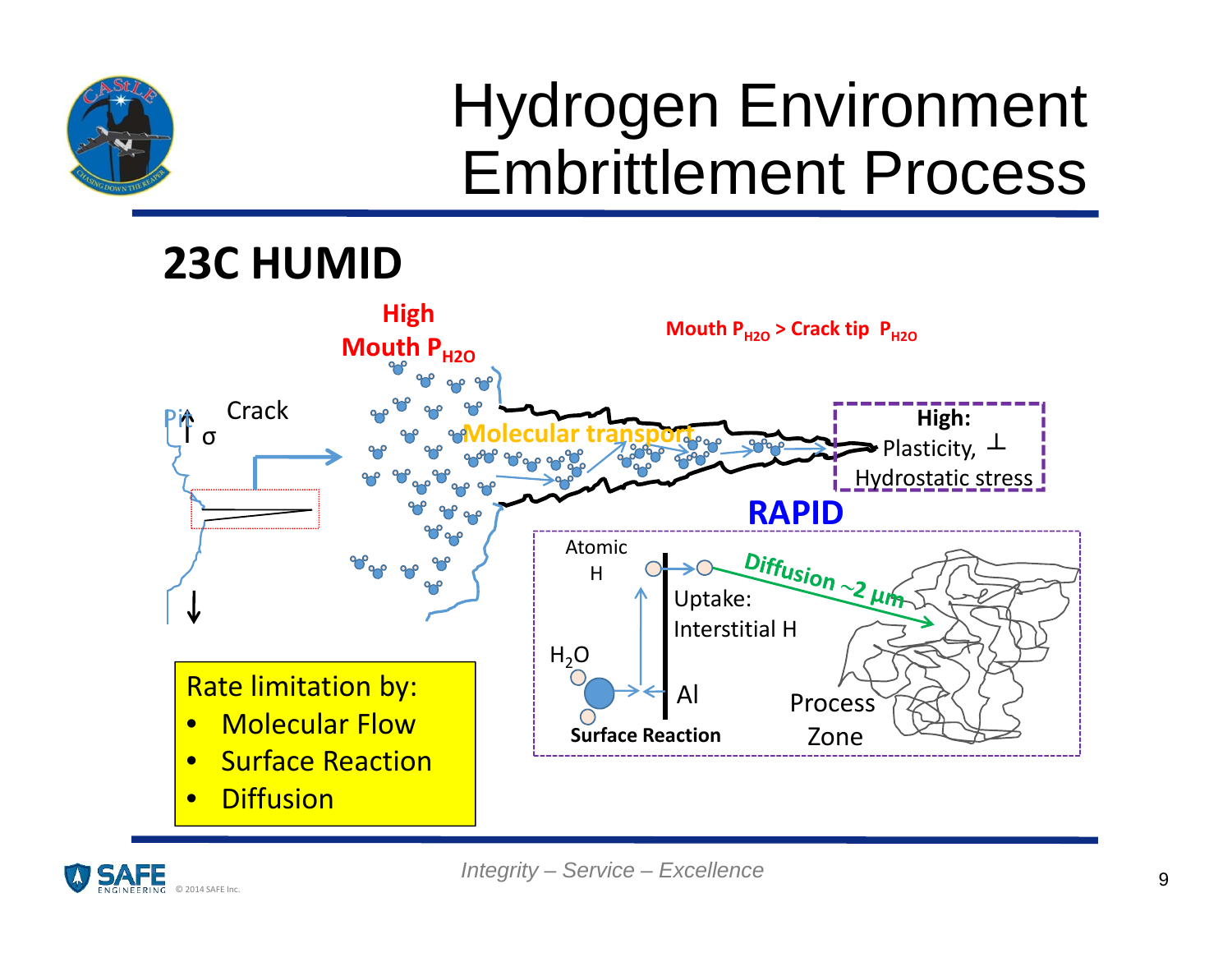

#### Preliminary LEFM Modeling **Results**



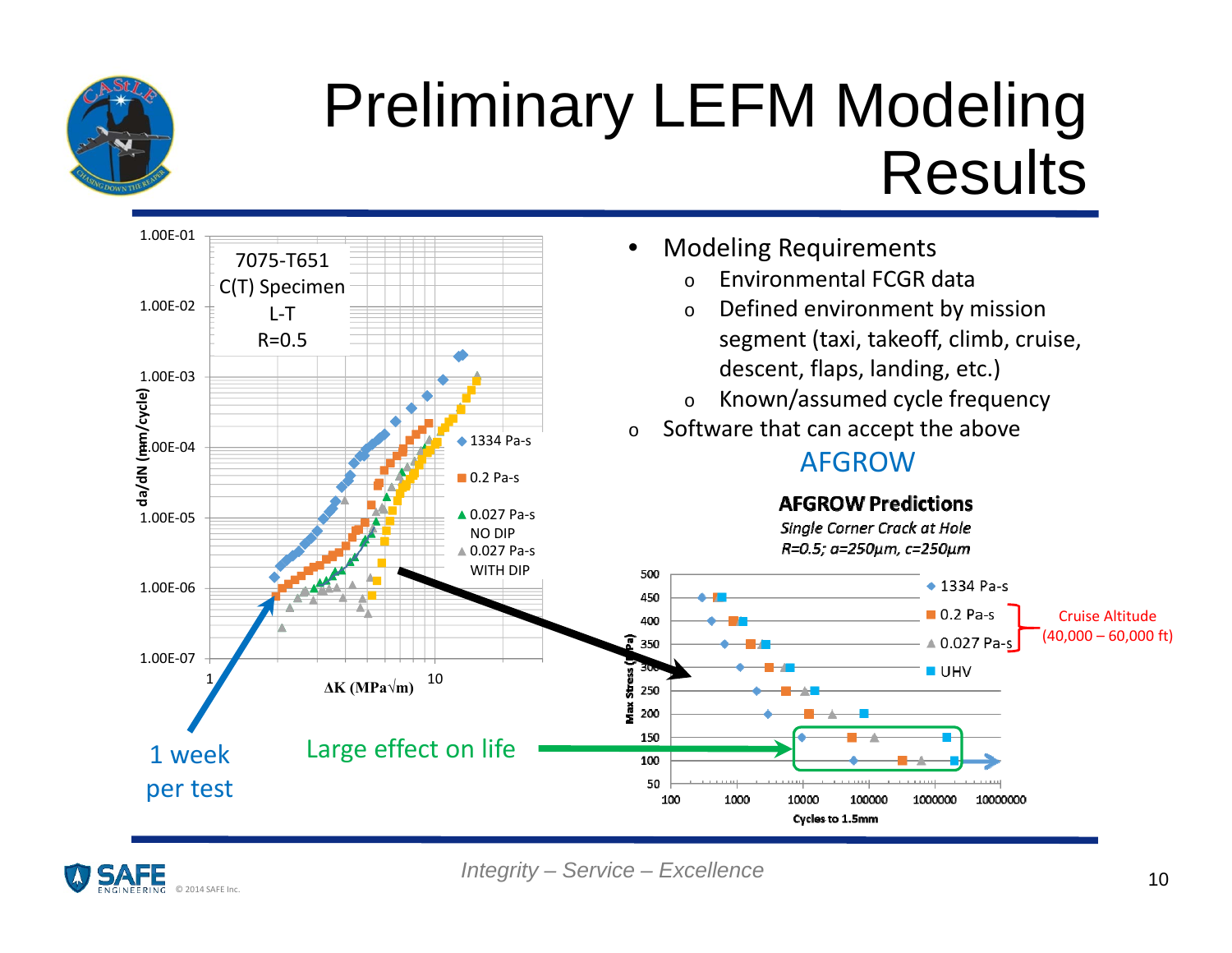

### Crack Growth as a Function of **Exposure**



*Integrity – Service – Excellence* <sup>11</sup>*Significant effect on fatigue life and inspection intervals*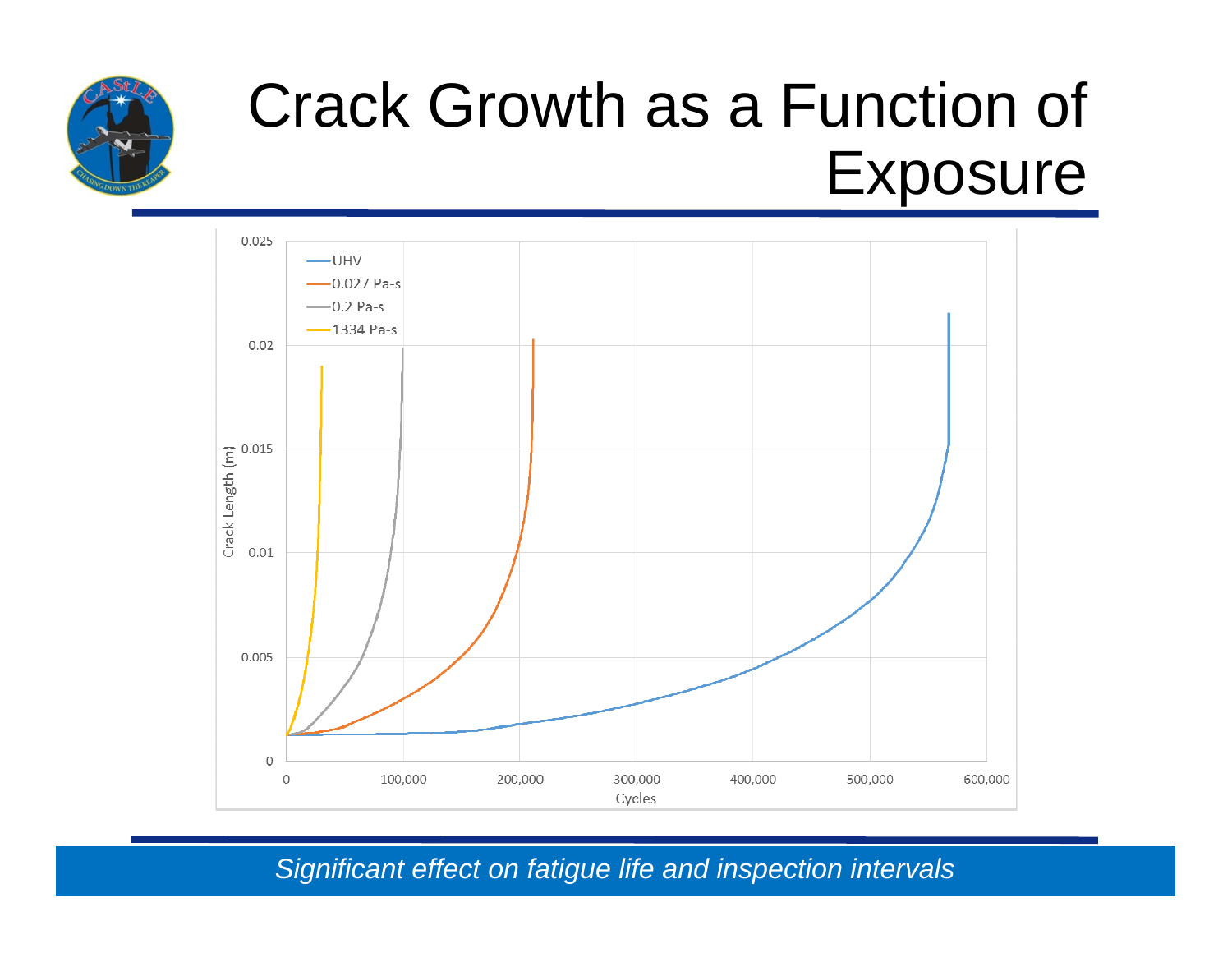

## Mission Segment Definition by Flight

| <b>Segment Name</b>    | Segment Time (s) | Total Time (s) | Altitude (ft.) |
|------------------------|------------------|----------------|----------------|
| <b>Start</b>           | $\Omega$         | $\Omega$       | $\overline{0}$ |
| <b>Pre-Flight Taxi</b> | 600              | 600            | $\Omega$       |
| <b>Takeoff</b>         | 60               | 660            | $\Omega$       |
| Climb                  | 112              | 772            | 5000           |
| Climb                  | 152              | 924            | 15000          |
| Climb                  | 201              | 1125           | 25000          |
| Climb                  | 295              | 1420           | 35000          |
| Cruise                 | 5142             | 6562           | 41000          |
| <b>Descent</b>         | 421              | 6983           | 35000          |
| <b>Descent</b>         | 389              | 7372           | 25000          |
| Descent with S/B       | 424              | 7796           | 15000          |
| <b>Descent</b>         | 452              | 8248           | 5000           |
| Approach               | 300              | 8548           | 5000           |
| Landing                | $\Omega$         | 8548           | $\Omega$       |
| Post-Flight Taxi       | 300              | 8848           | $\Omega$       |

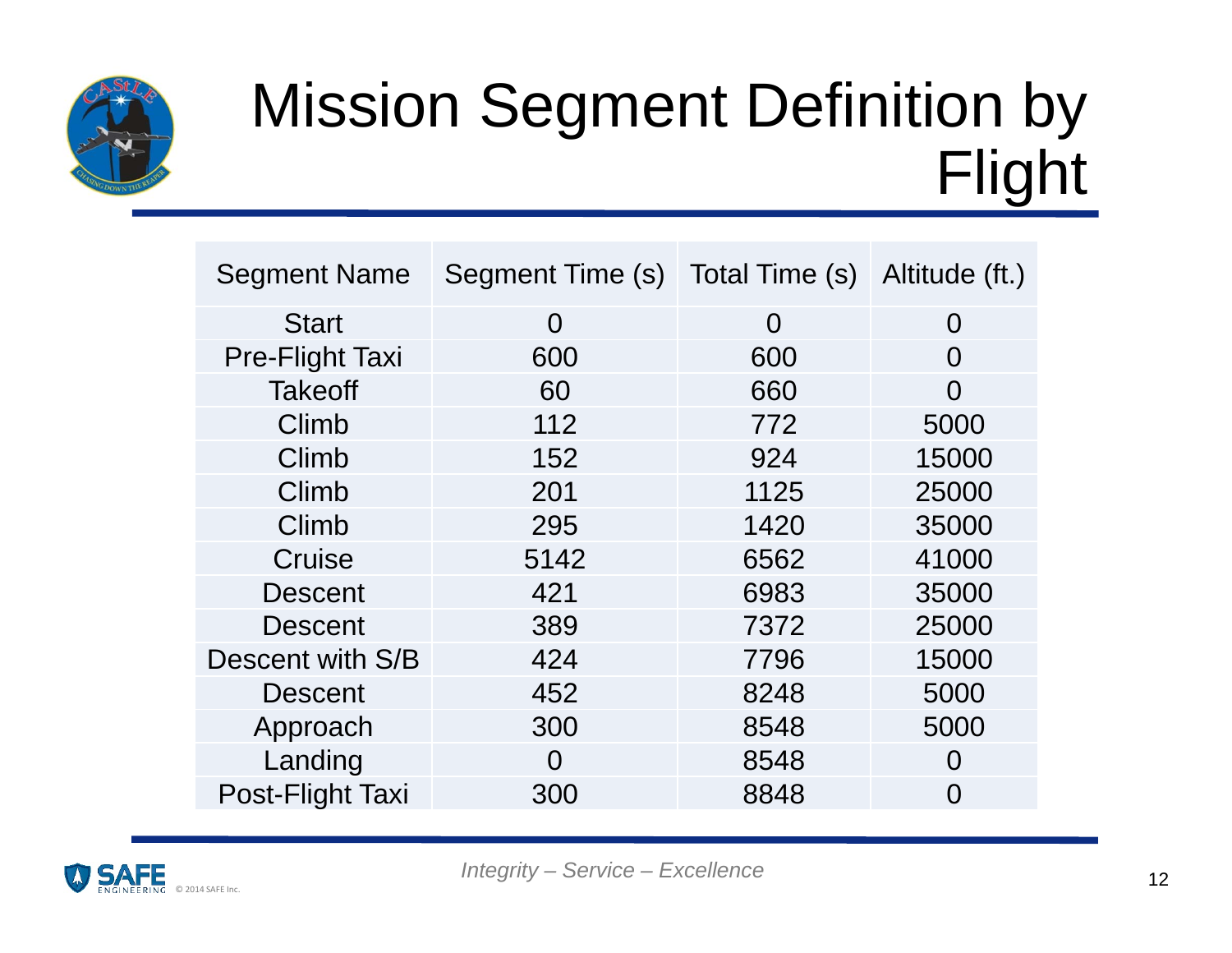

### Crack Growth Rate Data by Mission Segment